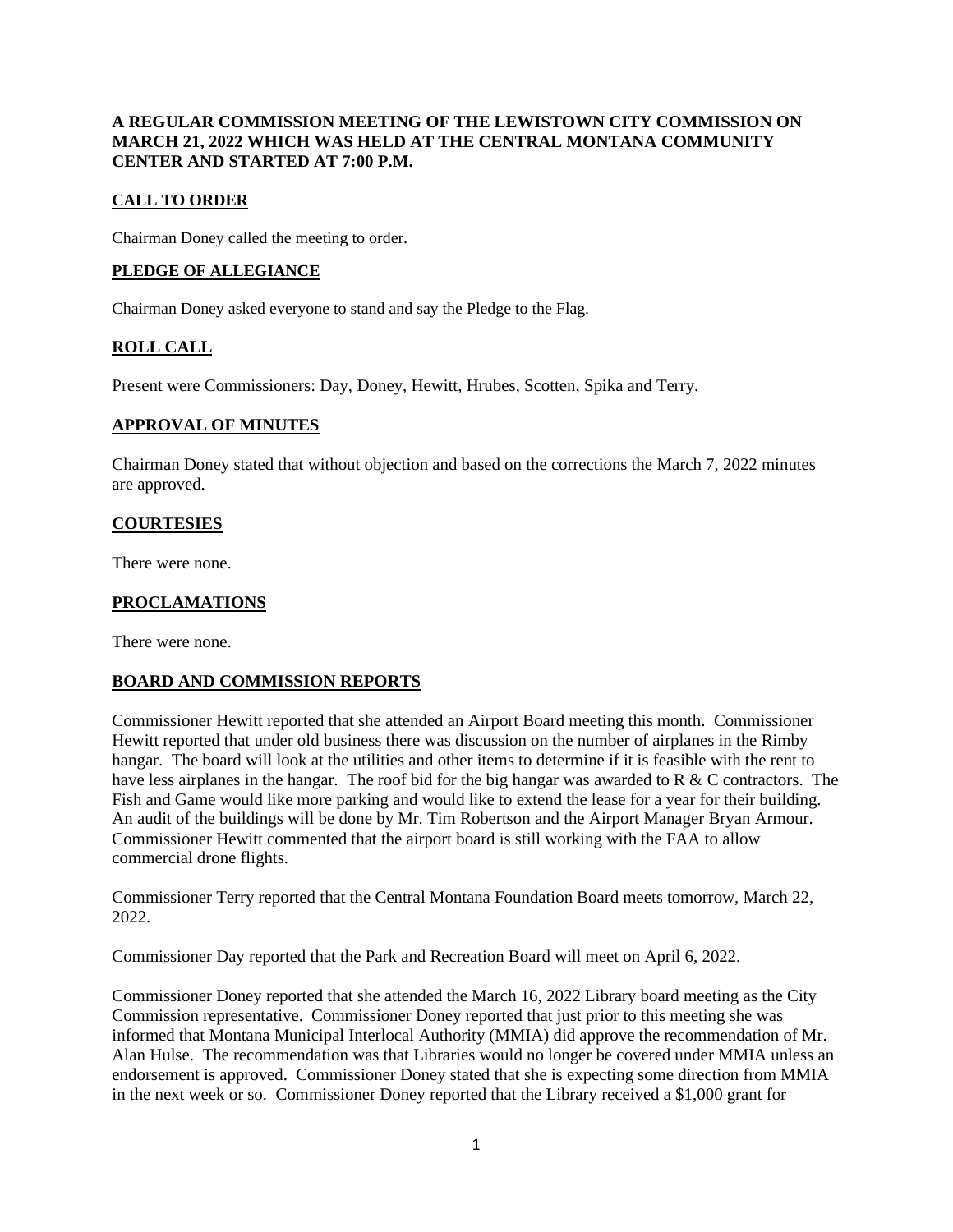robotics equipment. There was first aid training for youth and mental health for Library employees. Commissioner Doney stated that the Montana Humanities Programing will resume in person this week. The program this week is Chris LaTray. There is a welcome to Lewistown book club.

# **CITY MANAGER REPORT**

City Manager Holly Phelps reported on the following issues:

Last September the City Commission approved the purchase of two patrol vehicles for the Police Department. The Police Department is still waiting for information on the two vehicles. The City has not received a build date for the new vehicles. The Police Chief is continuing to talk with Snowy Mountain Motors to try and get more information on when these vehicles may be delivered.

MMIA had their Board of Directors meeting on March 18<sup>th</sup>. On the agenda was the recommendations on Library coverage. It was decided to move forward with not covering Libraries as has been the case in the past. There will be an underwriting process if the Library chooses to continue with coverage with MMIA. City Manager Phelps commented that she has talked with the Library Board Chair and they hope to meet in the next couple of weeks to discuss how the Library and City will be moving forward.

The warmer weather increases the number of events in the parks and along the trails. Last year, the Commission made changes to the event process and began charging for events and making sure we have all the necessary documents, including insurance prior to approving the event. City staff has been working hard to educate the public on the new process. The new process has improved the flow of events throughout the City.

The State of Montana is getting ready to begin the renewal of the Regional Multi-Hazard Mitigation Planning (MHMP). This is a requirement to participate in Federal Emergency Management Agency (FEMA) programs. Previously each county, including Fergus, was responsible for hiring consultants and paying for the FEMA mandated update to this document. The State Disaster and Emergency Services (DES) has hired a consultant to conduct who will handle the planning and expenses associated with the task of updating the mitigation plan.

## **PUBLIC COMMENT** – non agenda items

Ms. Mary Frieze read the following letter to the Commission and all Commissioners received a copy of the letter. Dear Ms. Phelps and Commissioners; As Chair of the Lewistown Public Library Board of Trustees, it is my pleasure to inform you that the Library Board looks forward to working with the City of Lewistown to create the best possible Memorandum of Understanding (MOU) for the coming years. We have a confidence that we will be able to build on the current MOU and establish a document that will guide the City and the Library as we move forward. The citizens of Lewistown and Fergus County treasure our Library and the Board is honored to have the responsibility to strive for what is vest for our Library and our patrons. Sincerely, Mary Frieze, Chair, Lewistown Public Library Board of Trustees.

Ms. Jerry Carpenter addressed the Commission stating that spring is coming and she would like to know where the City is at with the deer situation. City Manager Phelps answered that the Police Chief is working with FWP to come up with an appropriate deer population and as of yet has not gotten any response from FWP. City Manager Phelps explained that the Police Department completed a census of the urban deer population and it was shared with the biologist at FWP. Commissioner Doney commented that right now the City is waiting on the FWP to get back to the Police Department to determine how to move forward.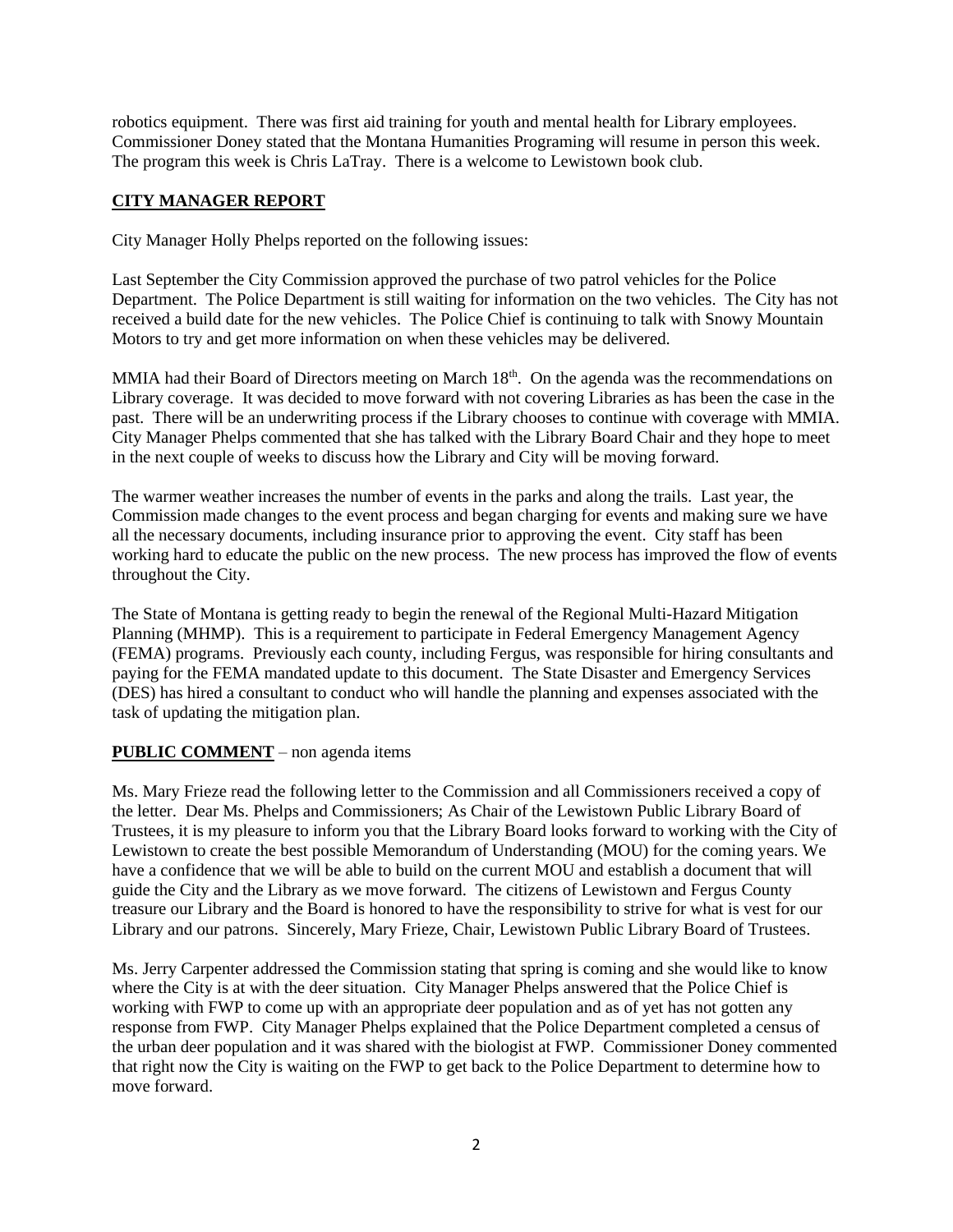Ms. Jerry Carpenter stated that her next question is the chlorine in the water. Ms. Carpenter stated that the chlorine smell is still very prevalent. Ms. Carpenter commented that she read in the paper that the City is looking to be able to change the chlorination of the water system so that it is done properly. Ms. Carpenter stated that as citizens, we do not want chlorine in the water and know that it is very expensive but we need to be getting the money to fix the problem.

#### **CONSENT AGENDA**

Commissioner Terry made the motion to approve the consent agenda and Commissioner Hewitt seconded the motion. The motion passed unanimously. The consent agenda was the acknowledgement of the claims that have been paid from March 1, 2022 to March 17, 2022 for a total of \$212,509.06.

#### **REGULAR AGENDA – Resolutions, Ordinances & Other Action Items:**

1. Discussion and action on proposing amendments to current sewer base rate structure

City Manager Phelps explained that she is looking for more clarification to be used as guidance to work through the sewer rate setting process. City Manager Phelps further explained the current system has been discussed and the same sewer base rate is charged to all customers regardless of residential or commercial property. There is a usage rate of \$5.08 per 1,000 gallons and reviewed the sewer averaging process. City Manager Phelps commented that there has been some discussion about changing the base rate structure and adding a dwelling unit equivalent. City Manager Phelps presented some other options for sewer charges and what other cities do. City Manager Phelps stated that one of the concerns is Mountain Acres Trailer Court, which has three connections and each connection pays the base rate of \$12.81, however, there are approximately 300 hundred residents in the park. The previous Commissioners expressed some desire to equalize the cost. Commissioner Terry asked how one could equalize that situation or an idea. City Manager Phelps answered there are a couple of different options, one would be to base the sewer base rate on the meter size, base it on equivalent dwelling units. Commissioner Spika commented that given all the research the City Manager has done, what would she recommend. City Manager Phelps answered that she feels the costs need to be equated. City Clerk Nikki Brummond commented that she is leaning toward EDUs and City Manager Phelps agreed that would be her preference too. City Manager Phelps stated that it will be a process, because it will be a switch from what is being done currently and feels it is the great equalizer. Commissioner Spika made the motion to revise the structure to be on an equivalent dwelling unit basis for sewer base rates and Commissioner Hrubes seconded the motion. Commissioner Doney asked for comments from the audience and Commission. There being none, the question was called for and a roll call vote was done and the motion passed unanimously.

2. Discussion and action on recommending a proposed sewer rate to move forward with the sewer rate increase process

City Manager Phelps stated that there has been discussion about where to go with rates. There is a break even point that will address the issue with the bond coverage requirements and as Commissioner Doney commented that the previous Commission expressed desire to go about the break even point and put aside some money to keep the plant up. City Manager Phelps explained that the rate needed to do this will fluctuate by going to an EDU system because of the equalize of base rates. City Manager Phelps stated that based on the current system to break even that average increase to bills would be \$11.31 and the rate to include an increase in operation and maintenance and the extra money to maintain the plant would be a target rate of \$16.78. This is a total increase in a monthly bill and it will need to be determined how much to raise the base rate and the usage rate to equal the \$16.78. City Manager Phelps explained that she is wanting to have some discussion on where the Commission would like to see the rates. Whether it be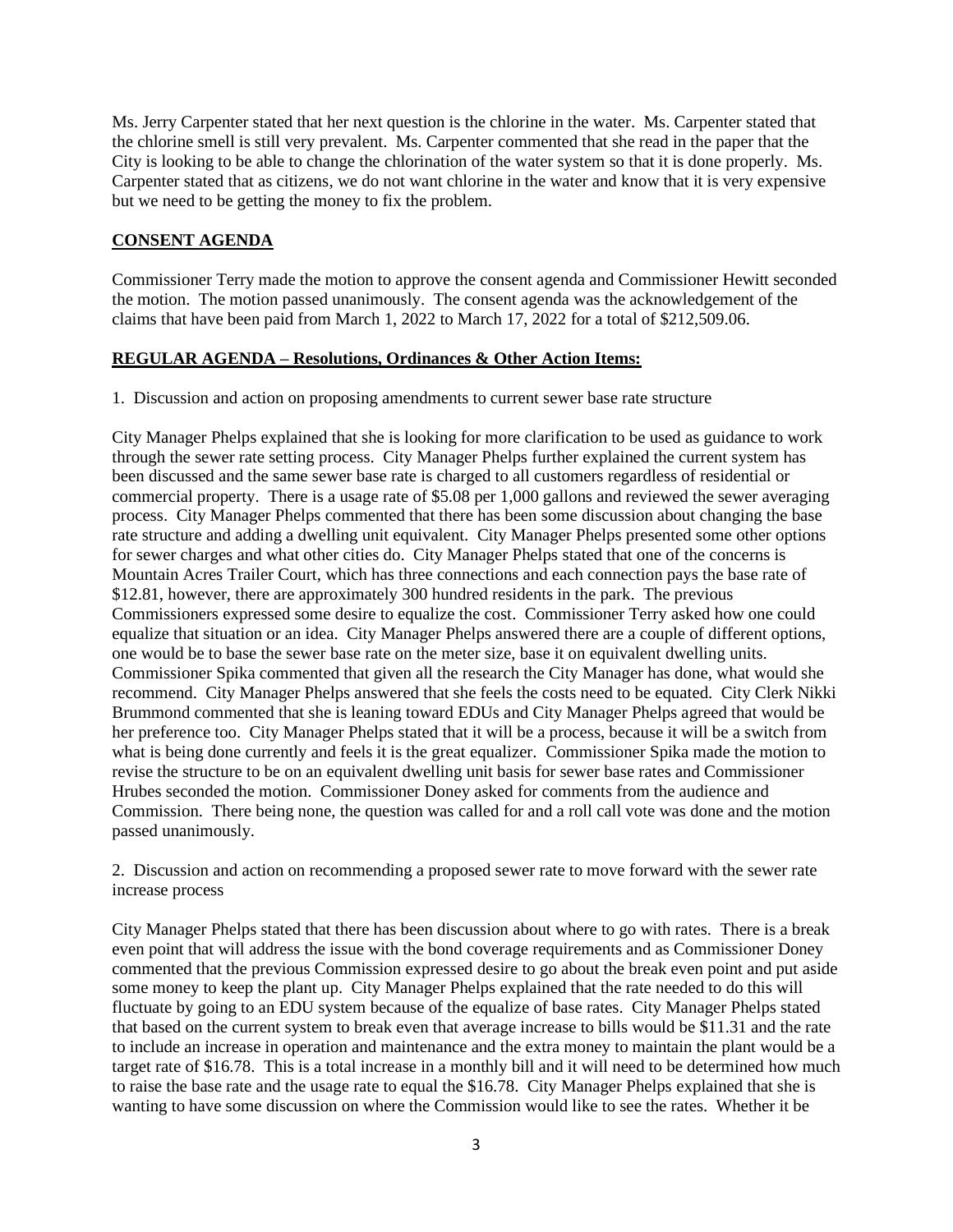break even, \$100,000 in savings to maintain the plant or spreading it out over three years. Then a proposal would be brought back with some option for a base rate of x and usage rate of x and then an annual increase could be determined. Further discussion followed. Commissioner Spika asked about the annual operating cost, she looked at it and suggested that a 10% increase of \$120,000 each. There was discussion about the possibility and options to do annual increases and review of rates. City Manager Phelps commented that she will bring options back to the Commission, once she is given some basic direction, she will bring back some options. Commissioner Day made the motion to approve the sewer rate process to include a rate that will provide \$120,000 savings and periodic incremental increases and Commissioner Terry seconded the motion. Commissioner Doney asked for comments from the audience and Commission. There being none, the question was called for and a roll call vote was done and the motion passed unanimously.

3. Discussion and action on entering into an agreement with Dorsey & Whitney to provide bond counsel and authorize the City Manager to sign the agreement

City Manager Phelps explained that included in the Commissioner's packet is an engagement letter from Dorsey & Whitney. City Manager Phelps further explained that Dorsey & Whitney have served as bond counsel in the past and have already been working with DNRC on this loan and we would like to work with them also. City Manager Phelps stated that the approximate fee is \$20,000 and would be included in the loan. Commissioner Spika made the motion to approve entering into an agreement with Dorsey & Whitney to provide bond counsel and authorize the City Manager to sign the agreement and Commissioner Day seconded the motion. Commissioner Doney asked for comments from the audience and Commission. There being none, the question was called for and a roll call vote was done and the motion passed unanimously.

4. Discussion and action on approving Resolution No. 4085, a resolution of the City of Lewistown to allow Sole Source Procurement for the 2022 Lewistown Water System Improvements Project

City Manager Phelps explained that this resolution is to allow sole source procurement for the scada system as part of the upcoming water project. City Manager Phelps further explained that the City is considered an entity as part of State of Montana and we have to follow statute for the bidding process. City Manager Phelps stated that the City currently uses Micro Comm for the water system and have been very satisfied and that is the sole source. City Manager Phelps commented that outlined in the resolution is what will need to be provided by Micro Comm regarding cost, why it is an acceptable solution. This is the way the City fulfills the statutory obligation. Commissioner Hewitt made the motion to approve Resolution No. 4085, a resolution of the City of Lewistown to allow Sole Source Procurement for the 2022 Lewistown Water System Improvements Project and Commissioner Spika seconded the motion. Ms. Carpenter asked if this is for the chlorine water the water system. City Manager Phelps answered no it is a system that the City has used for many years, one thing it does is monitor the water tank levels and is used for both the water and sewer systems. Commissioner Doney asked for comments from the audience and Commission. There being none, the question was called for and a roll call vote was done and the motion passed unanimously.

5. Discussion and action on appointing Douglas Day to the Historic Resources Commission for a twoyear term

City Manager Phelps explained that there has been a vacancy for a while on the Historic Resources Commission and Mr. Douglas Day has submitted an application to serve a two-year term. City Manager Phelps commented that Mr. and Mrs. Day own two historic buildings. Commissioner Terry made the motion to appoint Douglas Day to the Historic Resources Commission for a two-year term and Commissioner Hewitt seconded the motion. Commissioner Doney asked for comments from the